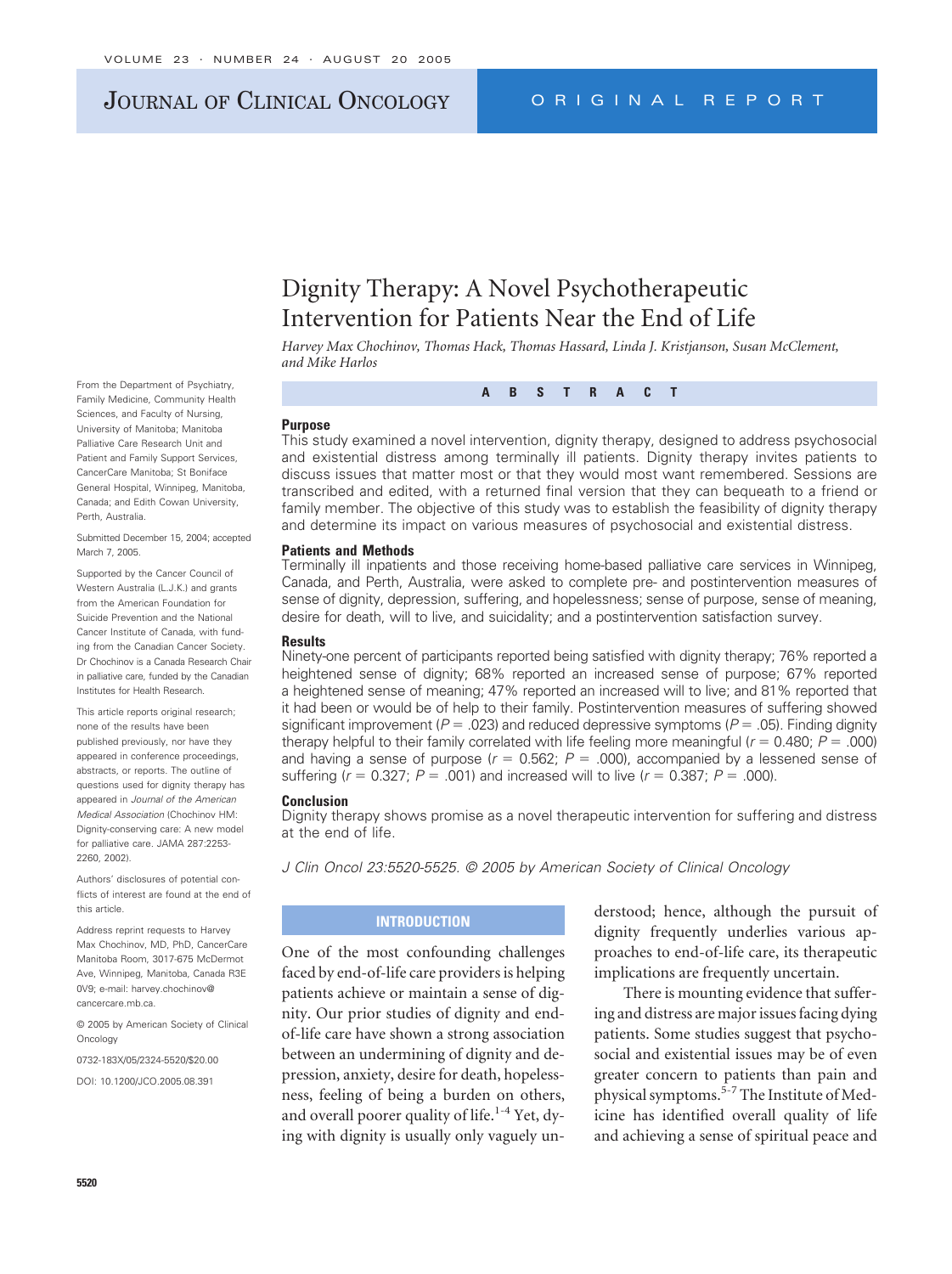well-being among the key domains of quality end-of-life care. Similarly, patients deem a sense of spiritual peace, relieving burden, and strengthening relationships with loved ones among the most important facets of end-of-life care.<sup>5</sup> Several studies have linked these issues, including a loss of sense of dignity, loss of meaning, and a sense of being a burden on others, with heightened requests for a hastened death.<sup>6-9</sup> Clearly, palliative interventions must reach beyond the realm of pain and symptom management to be fully responsive to a broad and complex range of expressed needs.

The purpose of this study was to examine a brief, individualized psychotherapeutic intervention, dignity therapy, designed to address psychosocial and existential distress among terminally ill patients. Such distress has often been linked to the notion of suffering and described in terms of the challenges that threaten the intactness of a person.<sup>10</sup> Others have suggested that meaning, or a paucity of meaning, defines the essence of existential distress.<sup>11</sup> Dignity therapy builds on the foundation of this work by engaging patients in a brief, individualized intervention designed to engender a sense of meaning and purpose, thereby reducing suffering in patients nearing death.

Our empirically based dignity model of palliative care provides the framework for this novel intervention, informing its content and therapeutic tone (Table 1). $^{1-4}$  To decrease suffering, enhance quality of life, and bolster a sense of meaning, purpose, and dignity, patients are offered the opportunity to address issues that matter most to them or speak to things they would most want remembered as death draws near. An edited transcript of these sessions is returned to the patient for them to share with individuals of

their choosing. This study was undertaken to establish the feasibility of dignity therapy and determine its impact on various measures of psychosocial and existential distress.

## **PATIENTS AND METHODS**

The outline of the dignity-therapy interview guide is based on themes and subthemes that arise from the dignity model (Table 2). Therapy sessions are transcribed and edited, and the resulting "generativity document" is returned to patients to bequeath to a friend or family member. Therapeutic sessions, running between 30 and 60 minutes, were offered either at the patients' bedside for those in hospital or, for outpatients, in their residential setting (home or long-term care facility). A psychiatrist (H.M.C.) and palliative care nurse (in Winnipeg, Canada) or two palliative care nurses and a psychologist (in Perth, Australia) administered the manualized protocol. Before starting the study, pilot sessions were conducted to ensure intertherapist consistency in administering dignity therapy. To ensure protocol integrity, approximately one in four transcripts were selected randomly for review by the principal investigator (H.M.C.). Although no major breaches of the protocol were detected, this process enabled minor refinements and standardization of the interview format and editing process between therapists and across study sites.

Dignity therapy was offered to all patients meeting entry criteria who were registered with palliative care services in Perth or Winnipeg. In Australia, patients were recruited from two sites, including the Silver Chain Hospice Care Service (Osborne Park, Western Australia, Australia; Australia's largest in-home specialist palliative care service) and The Cancer Council Centre for Palliative Care Cottage Hospice (Shenton Park, Western Australia, Australia; a 26-bed palliative care unit). In Canada, patients were recruited from the Winnipeg Regional Health Authority Palliative Care Program (Winnipeg, Manitoba, Canada). Similar to the

| Dignity Theme        | Definition                                                                                                                                                           | Dignity-Therapy Implication                                                                                                                                                      |
|----------------------|----------------------------------------------------------------------------------------------------------------------------------------------------------------------|----------------------------------------------------------------------------------------------------------------------------------------------------------------------------------|
| Generativity         | The notion that, for some patients, dignity is<br>intertwined with a sense that one's life has<br>stood for something or has some influence<br>transcendent of death | Sessions are tape-recorded and transcribed, with<br>an edited transcript or "generativity document"<br>being returned to the patient to bequeath to a<br>friend or family member |
| Continuity of self   | Being able to maintain a feeling that one's<br>essence is intact despite advancing illness                                                                           | Patients are invited to speak to issues that are<br>foundational to their sense of personhood or<br>self                                                                         |
| Role preservation    | Being able to maintain a sense of identification<br>with one or more previously held roles                                                                           | Patients are questioned about previous or<br>currently held roles that may contribute to their<br>core identity                                                                  |
| Maintenance of pride | An ability to sustain a sense of positive self-regard                                                                                                                | Providing opportunities to speak about<br>accomplishments or achievements that<br>engender a sense of pride                                                                      |
| Hopefulness          | Hopefulness relates to the ability to find or<br>maintain a sense of meaning or purpose                                                                              | Patients are invited to engage in a therapeutic<br>process intended to instill a sense of meaning<br>and purpose                                                                 |
| Aftermath concerns   | Worries or fears concerning the burden or<br>challenges that their death will impose on<br>others                                                                    | Inviting the patient to speak to issues that might<br>prepare their loved ones for a future without<br>them                                                                      |
| Care tenor           | Refers to the attitude and manner with which<br>others interact with the patient that may or may<br>not promote dignity                                              | The tenor of dignity therapy is empathic,<br>nonjudgmental, encouraging, and respectful                                                                                          |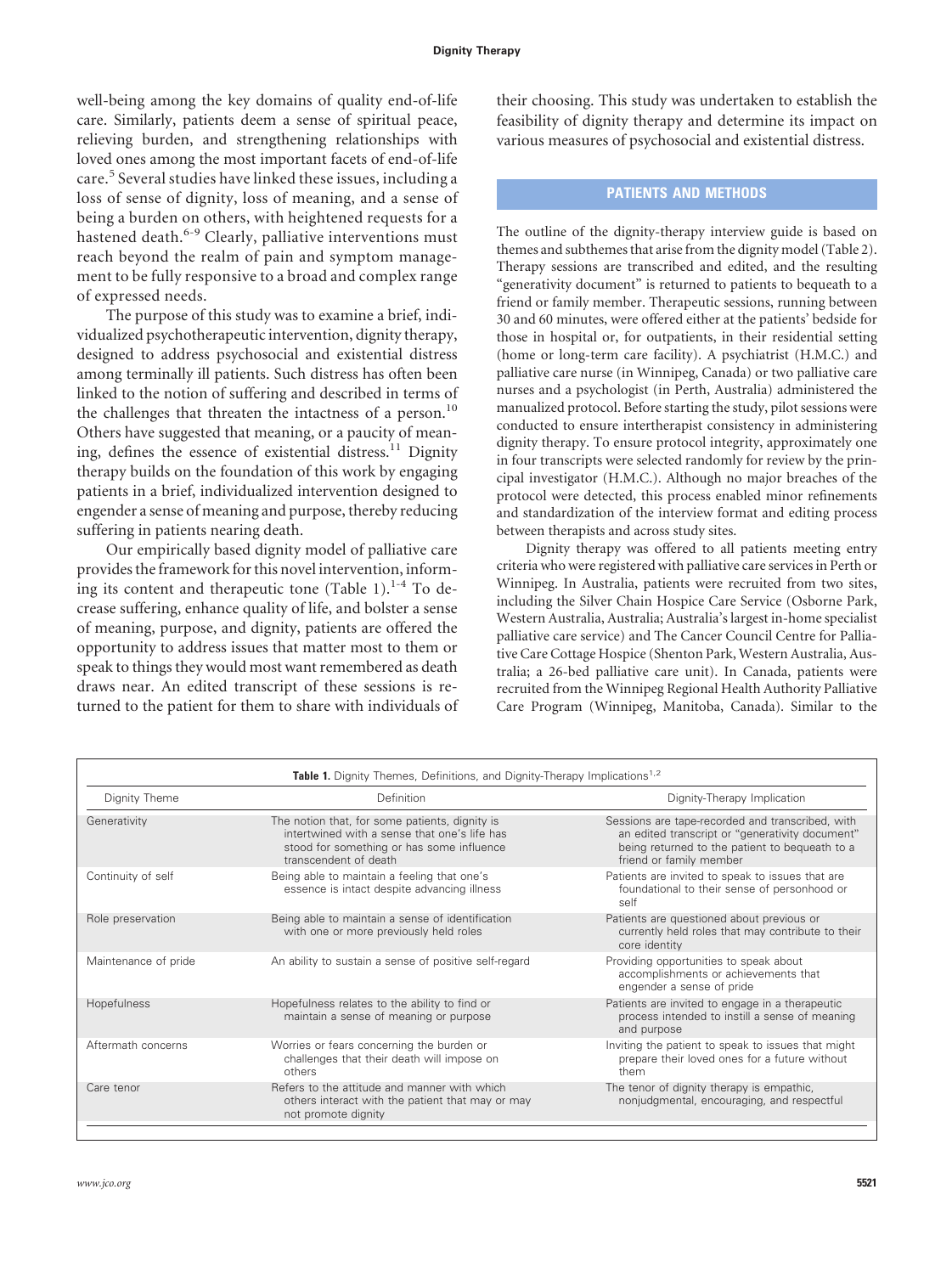#### **Table 2.** Dignity Psychotherapy Question Protocol

Tell me a little about your life history; particularly the parts that you either remember most or think are the most important? When did you feel most alive?

Are there specific things that you would want your family to know about you, and are there particular things you would want them to remember? What are the most important roles you have played in life (family roles, vocational roles, community-service roles, etc)? Why were they so important to

you, and what do you think you accomplished in those roles? What are your most important accomplishments, and what do you feel most proud of?

Are there particular things that you feel still need to be said to your loved ones or things that you would want to take the time to say once again? What are your hopes and dreams for your loved ones?

What have you learned about life that you would want to pass along to others? What advice or words of guidance would you wish to pass along to your (son, daughter, husband, wife, parents, other[s])?

Are there words or perhaps even instructions that you would like to offer your family to help prepare them for the future? In creating this permanent record, are there other things that you would like included?

Australian site's program, this program offers a broad range of inpatient and outpatient end-of-life care services.

Patient eligibility criteria were as follows: (1) a terminal illness associated with a life expectancy of  $\leq$  6 months; (2) minimum age of 18 years; (3) English speaking; (4) a commitment to three to four contacts over approximately 7 to 10 days; (5) no cognitive impairments, based on clinical consensus; and (6) willingness to provide verbal and written consent. The ethics review boards at both the University of Manitoba, Winnipeg (Winnipeg, Manitoba, Canada), and Edith Cowan University (Perth, Western Australia, Australia) approved this study.

Once consent was obtained, patients were asked to complete a psychometric battery covering a broad range of physical, psychological, and existential outcomes to discern possible areas of therapeutic influence. Because this was a feasibility study and we wished to examine possible areas of influence across a broad range of outcomes, these were confined to single-item screening instruments for depression, dignity, anxiety, suffering, hopefulness, desire for death, suicide, and sense of well-being (consisting of a seven-point ordinal scale: 0, not a source of distress; 1, minimal distress; 2, mild distress; 3, moderate distress; 4, strong distress; 5, severe distress; 6, extreme distress).<sup>8</sup> Wilson et al<sup>8</sup> have shown that such screening approaches yield excellent inter-rater (0.92 to 0.97) and test-retest (0.50 to 0.90) reliability and correlated highly with their visual analog equivalent  $(0.78 \text{ to } 90)$ .<sup>6</sup> The protocol also contained a two-item quality-of-life instrument $12$  and a revised Edmonton Symptom Assessment Scale, which included a will-tolive visual analog scale.<sup>13</sup>

Once patients completed the baseline psychometrics, participants were reminded that the following session would consist of being asked to speak about things that mattered most to them, on audiotape, including things that they would want to say and be known to the people closest to them. They were provided the standard framework of questions (Table 2), thus giving them ample time to reflect on and shape their eventual responses. A time for the tape-recorded session was then scheduled at their earliest convenience, usually within 1 to 3 days.

The taped sessions began with the question, "Tell me a little about your life history, particularly the parts that you either remember most or think were most important"? The question framework provided a flexible guide for the therapist to shape the interview, based on the level of interest and elicited response. The therapist followed the patients' cues, helping them to structure and organize their thoughts (eg, by asking logical questions based on time sequences or how events were causally related to each other; facilitated disclosure of thoughts, feelings, and memories). Similarly, providing encouragement and asking for details enabled even patients particularly close to death to participate (eg, "Imagine that you and I are looking at a picture book of your life; tell me in as much detail as you can about some of the pictures we might see"). Most patients were able to complete this process with one recorded session; occasionally a second (and, rarely, a third) session was required to complete the generativity document.

Once the taped session was completed, over the course of the next 2 to 3 days, the patient's recorded dialogue was reshaped into a narrative. The interview was first transcribed verbatim. This transcript then underwent a formatted editing process, including (1) basic clarifications (eliminating colloquialisms, nonstarters, and portions of the transcript not related to generativity material [eg, needing to change a colostomy bag, interruptions that occurred during the course of the session such as visitors, care providers, and so on]); (2) chronological corrections (it was common for patients to say things out of sequence or present their thoughts in an illogical order); (3) tagging and editing any content that might inflict significant harm or suffering on the transcript's recipient(s) (these were always discussed and reviewed with the patient); and (4) finding a statement or passage within the transcript that provided an appropriate ending (given that this was a generativity, legacy-making exercise, the ending needed to be appropriate to the patient's overall message [eg, "Life has been good"; "I wish my family all God's blessings"; "I wouldn't have changed a thing"]), resulting in manuscripts that patients would feel captured their intent and achieved the appropriate final tone.

Once the edited transcript was completed, another session was arranged for the therapist to read the document in its entirety to the patient; this was often emotionally evocative, because patients heard their words, thoughts, and feelings spoken aloud. Patients were invited to make any editorial suggestions, including identifying errors of omission or commission. In some instances, these errors were minor in nature (eg, an elderly immigrant who stated "Not Bavaria. . .but Bulgaria!"); in other instances, the errors were major (eg, a middle-aged woman who felt she needed to say more about one of her two children). Depending on the patients' preference or health status, editorial changes were addressed within the transcript-review session or, occasionally, at the earliest possible follow-up time. Throughout the protocol, an ethos of immediacy and short time frames acknowledged the patients' limited life expectancy and reinforced the importance of what the patient needed to say and the significance of creating the generativity document. At the conclusion of the intervention,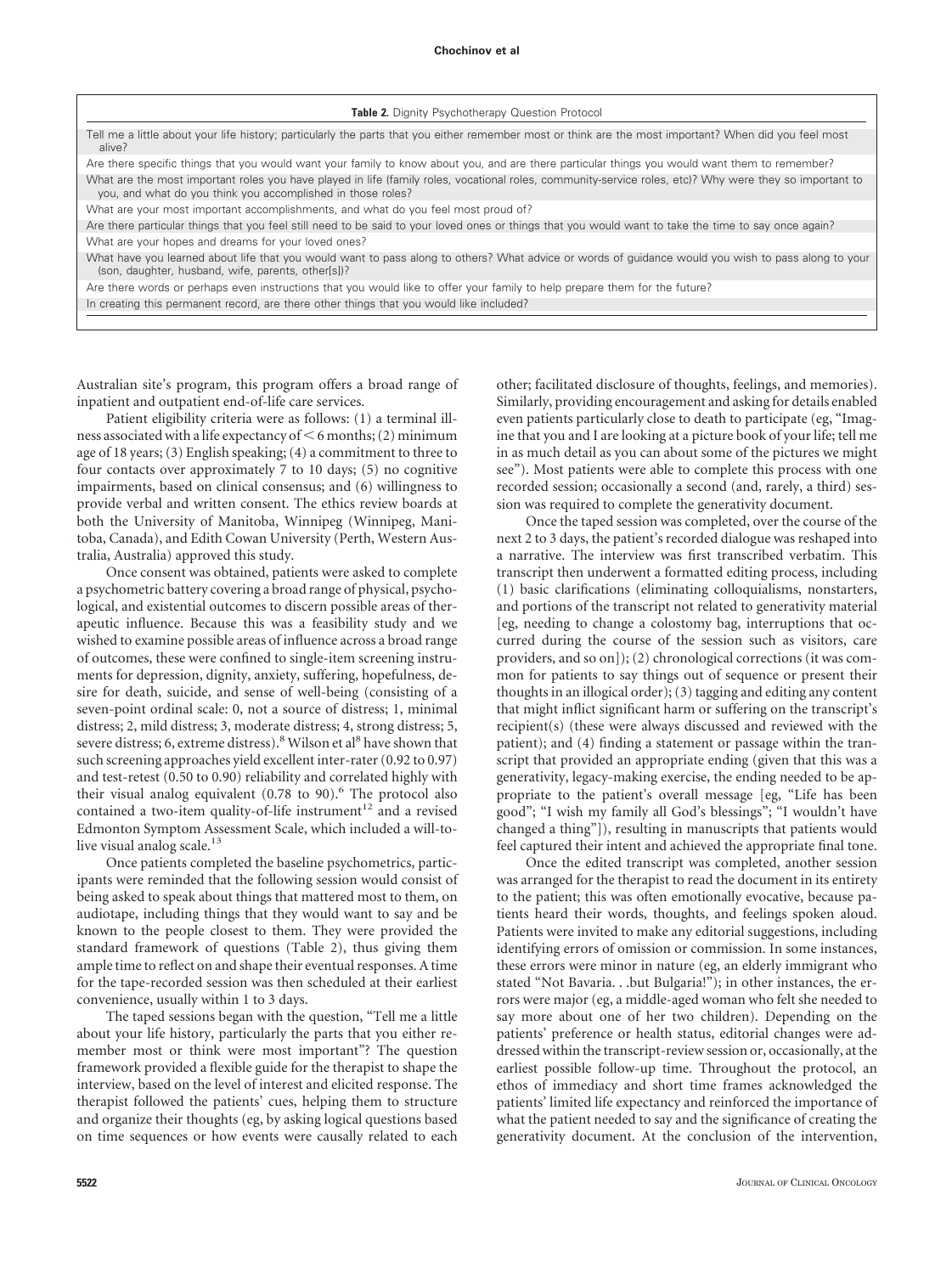quantitative measures were readministered, along with a dignitytherapy satisfaction survey, which included an opportunity for patients to reflect on the experience of engaging in the therapy.

Pre- and postintervention comparisons and item correlations were tested by using Wilcoxon's signed rank-sum test and Spearman's rank correlation, respectively. Given the uniformly positive responses reported in the qualitative data and the lack of any significant adverse effects reported across the study sample, we hypothesized a postintervention improvement on all psychosocial measures; hence, in those instances, a one-tailed Wilcoxon test was carried out (the use of a one-tailed test provides more sensitivity and power than the corresponding two-tailed test, reducing the risk of a type II error while maintaining the risk of a type I error at .05). The results of a post– dignity-therapy intervention survey were also tabulated.

### **RESULTS**

Over a 2-year period (2001 to 2003), 100 patients completed the study across both sites: 50 patients from Australia and 50 from Canada. One hundred eighty-one patients agreed to have their names released to the study nurse; of those, 21 either deteriorated or died before entering the study. Thirty-one patients (19.6%) subsequently refused to take part in the study. Within the remaining group of 129 participants, the study completion rate was 78% (14 patients died and 15 deteriorated before completing the protocol). There were no differences between those completing the protocol versus those not completing the protocol on dimensions of age, sex, or disease-site distribution. Of those completing the study, 18% had breast cancer, 17% had lung cancer, 15% had gastrointestinal cancer, 13% had genitourinary cancer, 5% had primary brain tumors, 5% had hematologic malignancies, 19% had various solid tumors, 5% had tumors of unknown primary, and 3% had nonmalignant conditions. The mean age of participants was 63.9 years (range, 22 to 95; standard deviation, 14.2), and 44 were women. Thirty-seven percent had less than a high school education, 23% had graduated from high school, and 39% had some college or postgraduate training. Sixtyfour percent of the patients were married or cohabiting with someone, with the remainder being divorced (11%), never married (4%), widowed (14%), or separated (5%). The patients' religious affiliations were Protestant (34%), Catholic (23%), Jewish (2%), other (16%), and no religious affiliation (24%). The median length of survival from the time of the initial interview to the time of death was 51 days (range, 3 to 377), and the median survival from the time that the generativity document was received to the time of death was 40 days (range, 0 to 371).

### *Qualitative Findings*

Of the 100 patients who completed the study, 91% reported feeling satisfied or highly satisfied with the intervention (a rating of  $\geq 4$  on a seven-point ordinal scale),

with 86% reporting that the intervention was helpful or very helpful. Seventy-six percent indicated that it heightened their sense of dignity. With regard to the issue of hopefulness, 68% indicated that dignity therapy increased their sense of purpose, and 67% indicated that it heightened their sense of meaning. Forty-seven percent of participants indicated that dignity therapy increased their will to live; one 62-year-old woman with metastatic breast cancer went so far as to say, "I see [taking part in this study] as one reason why I am alive." It is particularly noteworthy that 81% of those who completed the protocol reported that this novel therapeutic intervention had already helped, or would help, their family.

The generativity documents contained innumerable affirmations of love and expressions of regret, and the foremost was the recounting of memories. Many patients raised issues related to the theme of generativity; for example one 36-year-old woman dying of metastatic breast cancer said, "I'm very happy to have participated in this project. It's helped bring my memories, thoughts, and feelings into perspective instead of all jumbled emotions running through my head. The most important thing has been that I'm able to leave a sort of 'insight' of myself for my husband and children and all my family and friends." Others spoke to issues that helped them reaffirm their sense of continued self-worth. For example, a 49-year-old woman with endstage breast cancer stated that "dignity therapy was a lovely experience. Getting down on paper what I thought was a dull, boring life really opened my eyes to how much I really have done."

A 61-year-old woman with a recurrent rectal cancer captured the essence of hopefulness as it relates to issues of ongoing meaning and purpose: "This experience has helped me to delve within myself and see more meaning to my life. I really look forward to sharing it with my family. I have no doubt that it will be enlightening to them." The wife of a 72 year-old man with end-stage lung cancer described the transcript as "magnificent," indicating that her husband "wanted to contribute; the interview gave him a 'second chance' to do something to help."

## *Quantitative Outcomes*

Postintervention measures of suffering showed significant improvement  $(z = -2.00; P = .023$  [one-tailed Wilcoxon test]), as did self-reports of depressed mood  $(z = -1.64; P = .05$  [one-tailed Wilcoxon test]); the postintervention improvement in dignity approached significance  $(z = -1.37; P = .085$  [one-tailed Wilcoxon test]). Hopelessness, desire for death, anxiety, will to live, and suicide all showed nonsignificant changes favoring improvement. It is not surprising that, given that patients were moving toward death, the level of well-being and current quality of live diminished slightly, albeit nonsignificantly.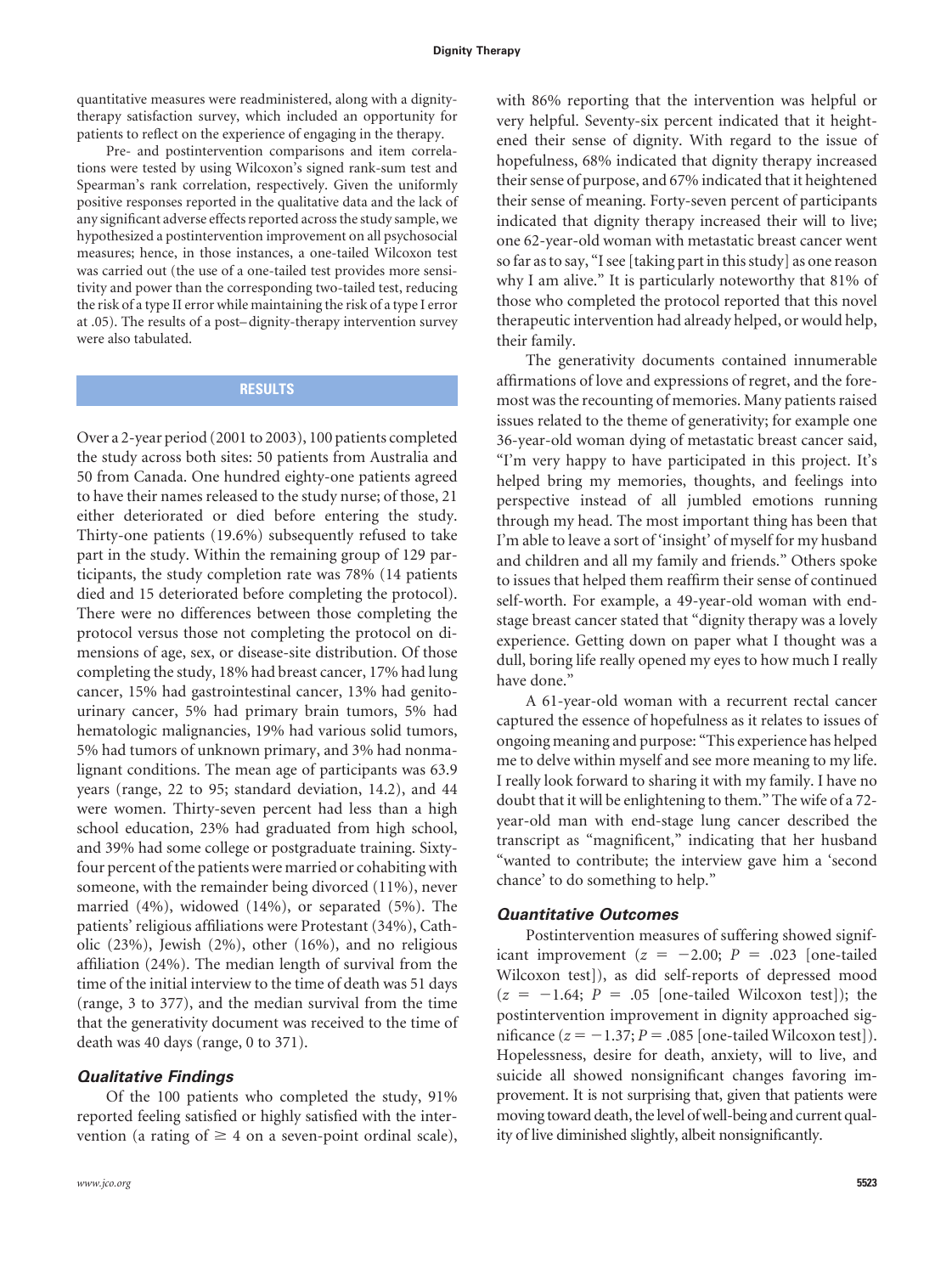Patients reporting more initial psychosocial despair seemed to especially benefit from dignity therapy. Specifically, preintervention distress on measures of current quality of life ( $r = -0.198; P = .049$ ), satisfaction with quality of life ( $r = -0.203$ ;  $P = .042$ ), and level of dignity ( $r = 0.230$ ;  $P = .021$ , suffering ( $r = 0.226$ ;  $P = .025$ ), and suicidality  $(r = 0.250; P = .012)$  all correlated significantly with finding the intervention helpful and/or satisfactory. Even patients reporting less satisfaction with pain relief before the intervention were more likely to report that dignity therapy yielded an increased sense of purpose ( $r = -0.254; P = .04$ ); this finding could not be accounted for by any changes in pain reports before versus after the intervention.

Initial psychosocial distress, reflected by scores on measures of quality of life ( $r = -0.220$ ;  $P = .028$ ), satisfaction with quality of life ( $r = -0.237$ ;  $P = .018$ ), and desire for death ( $r = 0.192$ ;  $P = .055$ ) were significantly correlated with reports of finding that the intervention increased their sense of meaning. Consistent with the latter finding, patients who indicated that dignity therapy had increased their will to live were significantly more likely to report a heightened sense that their current life was more meaningful ( $r = 0.480; P < .0001$ ) and an enhanced sense of purpose  $(r = 0.452; P < .0001).$ 

Finding dignity therapy helpful was significantly correlated with reporting that it had made life currently feel more meaningful ( $r = 0.566$ ;  $P < .0001$ ), heightening sense of purpose  $(r = 0.547; P < .0001)$ , lessening suffering  $(r = 0.267; P = .008)$ , and increasing will to live  $(r = 0.290;$  $P = .004$ ). The latter was also significantly correlated with a sense that the intervention had engendered a sense of heightened purpose ( $r = 0.444; P < .0001$ ) and diminished suffering ( $r = 0.401; P < .0001$ ); the effect of dignity therapy on sense of purpose and suffering were also highly correlated ( $r = 0.444$ ;  $P < .0001$ ). A lessened sense of suffering resulting from the intervention correlated highly with finding life more meaningful ( $r = 0.343$ ;  $P = .001$ ) and having a heightened sense of purpose ( $r = 0.444; P < .0001$ ). Finally, a belief that dignity therapy had helped or would be of help to their family correlated significantly with life feeling more meaningful ( $r = 0.480; P < .0001$ ) and having a sense of purpose ( $r = 0.562$ ;  $P < .0001$ ) and was accompanied by a lessened sense of suffering  $(r = 0.327; P = .001)$  and increased will to live ( $r = 0.387; P < .0001$ ).

## **DISCUSSION**

There are few nonpharmacologic interventions specifically designed to lessen the suffering or existential distress that often accompanies patients toward the end of life. The rationale of most interventions is to make the sufferer less aware of his or her suffering. Thus, strategies are invoked to render patients less aware of their suffering or distress until

it either improves or, more commonly, death ensues. As such, they offer the equivalent of emotional analgesia without necessarily addressing the source or cause of the underlying psychic pain.

Dignity therapy introduces a novel, brief, psychotherapeutic approach based on an empirically validated model of dignity in the terminally ill. This model informs the structure, content, and tone of its delivery, thus ensuring its feasibility at the bedside of patients nearing death. Unlike most other symptom-focused interventions, the beneficial effects of dignity therapy reside in being able to bolster a sense of meaning and purpose while reinforcing a continued sense of worth within a framework that is supportive, nurturing, and accessible, even for those proximate to death.

The low refusal rate (19.6%) and similarly low withdrawal rate (22%; the latter primarily because of deterioration or death before protocol completion) speak to the feasibility and value of this intervention for patients with advanced, life-limiting diseases. One of the patients most proximate to death, a 55-year-old woman with end-stage liver cancer, died within days of completing her generativity document. Despite profound illness and severely compromised respiratory status, she was able to "whisper" the derivation of her child's name, based on a beloved character from a favorite foreign film.

The survey responses indicate how favorably the vast majority of participants received dignity therapy. These clear endorsements on measures of satisfaction (93%), helpfulness (91%), sense of dignity (76%), purpose (68%), and meaning (67%), suggest that beneficial effects were obtained irrespective of whether patients indicated initial significant psychosocial/existential distress. This explains one of the challenges of trying to document quantitative improvements, given that even in the context of low initial distress, patients almost invariably reported having benefited from the intervention. It is also interesting to note that 81% of patients felt that dignity therapy had helped, or would be of help to, their families and that this perception was related to a heightened sense of purpose and meaning along with a diminished sense of suffering and heightened will to live. This distinguishes dignity therapy as a unique end-of-life care intervention in that it benefits the patients and their family members—with real potential for multigenerational impact.

In reflecting on the quantitative findings, it is important to note that we selected a broad range of outcomes to detect areas of possible therapeutic influence. As such, many brief measures were applied rather than selecting fewer, more detailed, and lengthy measures. It should also be borne in mind that patients were moving closer toward death during the study, thus making the task of showing improvement on measures of distress even more challenging. Nonetheless, depressed mood and suffering seem